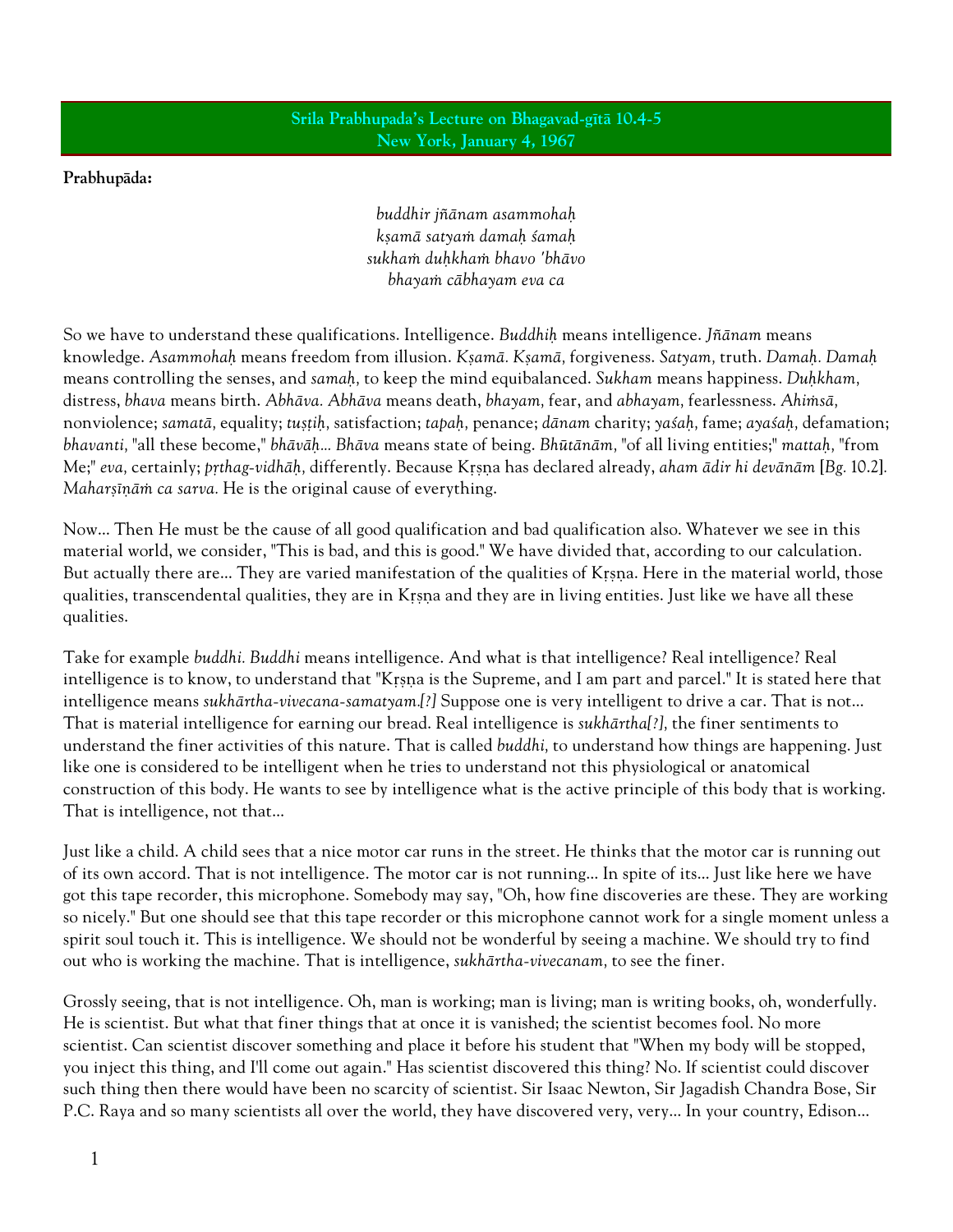They have discovered so many wonderful things. Oh. Then why don't you... O Mr. Scientist, why don't you discover something so that we can keep it as soon as your body will be stopped, and we shall inject this scientific, and you will come out again and work? So this is called intelligence.

The scientist is working, the philosopher is working, not out of his own accord. It is working under the spell of material nature. Therefore in the Bhagavad-gītā you'll find

> prakrteh kriyamānāni gunaih karmāni sarvasah ahankāra-vimūdhātmā kartäham iti manyate [Bg. 3.27]

Prakti... By nature's law he's working. Why not everybody scientist? Why not everybody? If it is accidental and it is automatic, why there are so many differences? Here is a scientist; here is a fool. Why? Why this distinction? The distinction is made by *prakrti*, by nature.

And what is this prakŗti? That prakŗti is mayādhyakṣeṇa prakṛtiḥ sūyate sa-carācaram [Bg. 9.10]. Oh. Kṛṣṇa says, "Under My direction this prakțti is working." The prakțti, nature, is the agent. The real worker is Krsna. We are simply instrument. That is our position. If you have got intelligence, then you have to understand that you are simply an instrument. Just like my hand. What is this hand? This is an instrument. I can pick up. So I am working, not this hand is working. I am working. So people do not understand it. Ahankāra-vimūḍhātmā. By false ego he is thinking, "Oh, I am scientist. I am philosopher. I am Rockefeller. I am businessman, I am swami. I am this." Sometimes we think, "I am poor. I am this. I am that."

No. You are simply instrument in the hands of Krsna. That is intelligence. Therefore you should work as Krsna desires. That is real intelligence. If you work in Krsna consciousness, that is real intelligence. And if you work against Krsna, that is foolishness. That is the distinction between intelligent and foolishness. Jñānam. Jñāna means knowledge. Now, so far knowledge is concerned, here is a key packet. If you want to make research who has made this packet, who has discovered it, in which country first it was introduced, in what material it is made, oh, you can write volumes of books. You can speculate in any damn thing, and you can write volumes of books. That does not mean that you are a man of knowledge. There are so many.

I'll give you one very nice example. This is practical. In my youthhood I was manager in a big chemical firm. So there was a sulphuric acid chamber. There was some defect. It was not working well. In that chamber sulphur is given, and it is fused, and then acid comes out. So it was not working. So there were many scientists. They were sitting, consulting books: "Oh, why it is not working?" Then the managing director, Dr. Bose... He was very intelligent man. He at once went to another firm. They were also chemical. He knew there was an ordinary worker; he was very experienced. So... He was Muhammadan. He called him at once, "Just come and see what is defect there." And he at once came and manipulated some machine—at once acid transformed. All the theoretical scientists, they sat down. So this kind of experience you'll find even an ordinary man.

And even in bird you'll find. They have got some sort of specific intelligence or knowledge. That is not knowledge. You'll find even in animals there are some wonderful activities which we cannot perform. That is not knowledge. Knowledge means to understand spirit and matter. That is knowledge, what is spirit, what is matter. Just like after intellectual research you find that there is something within this body which is working without which this body is useless. Then, when you come to knowledge that this is this and this is that, when you understand that this is spirit and this is matter... Matter is working due to the touch of the spirit.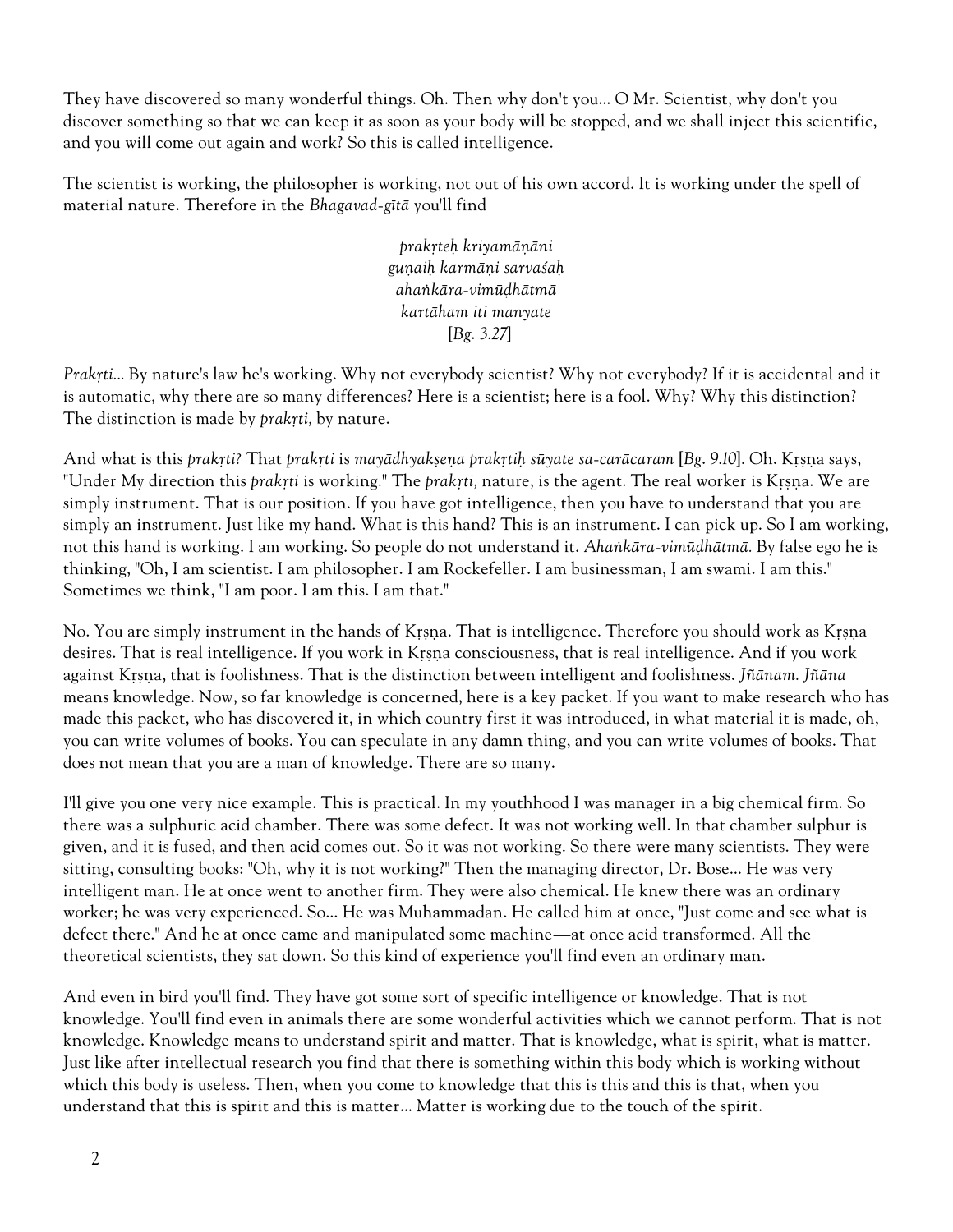Just like I have already explained that this, I mean to say, tape recorder, this microphone, is working because a boy who is spirit soul, he has touched it. Without[?] touching. So therefore we must distinguish that what is matter and spirit. Matter cannot work without touch of spirit. Matter is dependent on spirit. This is knowledge, not that matter is prominent and spirit is neglected. That is foolishness.

Therefore in the present education there is hardly a few persons who are actually in knowledge because they have neglected the spirit side of the activity. They have taken only the material side of the activity. So if you come to according to the Bhagavad-gītā, then it is a civilization of fools. That you may call...[?] They are giving too much stress on the motor car machine and not to the driver. The driver is neglected. This is foolish civilization. Man is neglected.

I think in my childhood when I was a student, Scottish Churches College, I read one magazine from your country. I think that magazine is still current, Scientific America. Is there any magazine? Yes. In magazine I saw one picture. I think that skyscraper was beginning at that time. A man was working very heartily, and the picture is there that for manufacturing matter, a soul is being killed. You see? That is material civilization. They are giving too much stress on the matter, on the material side, but they are neglecting the spirit. That is not civilization. One should give more stress on the spiritual side because that is the active principle. So that is called knowledge. A man is to be understood in knowledge when he is giving, I mean to say, importance to the spiritual side. He is called jñānī. Otherwise they are fools. So jïänam. Jïänam means cid-acid-vastu-vivecanam, to understand what is matter and spirit.

Now, a civilized, real, advanced civilization, the Aryans... The Aryans are called advanced. The actual meaning of Aryan means advanced, according to Sanskrit. This is a... Aryan is not any, I mean to say, English word or Hindu or any other language. It is the Sanskrit word, Aryan. Aryan. The word comes from the ärya, a-r-y-a, ärya. Now it has become a common word, Aryan, but originally it is Sanskrit word. And ärya means one who is advanced, or one who is civilized, one who knows, one who has knowledge. Then he is called ärya. In the Bhagavad-gétä you'll find. When Arjuna declined to fight, Krşna condemned him, "Oh, you are just like talking like a non-Aryan, not Aryan."

So we all belong to the Aryan family. Historical reference is there, Indo-European family. So Aryan stock was on the central Asia. Some of them migrated to India. Some of them migrated to Europe. And from Europe you have come. So we belong to the Aryan family, but we have lost our knowledge. So we have become non-Aryan practically. Because we do not give importance to the spiritual side of life. The Aryan means one who gives importance to the spiritual side of life.

And what is that importance? The spiritual side importance-giving means one has to see how much important this human life is. Because in the human form of life the spirit soul, although it is conditioned by material, I mean to say, encagement, it has developed its consciousness by gradual evolution. This evolution theory is there in the Padma-Purāna. There is actually evolution from lower status of life beginning from the aquatics, small, then plant life, then germs' life, then birds' life, then beast life, then human form of life, then civilized human form of life.

So fortunately we have got now civilized form of life. The Aryan family means they are civilized form of life. But we are utilizing in the matter of maintaining this body. Ahāra-nidrā-bhaya-maithunam ca. We are utilizing this material, this developed body. The spirit soul has got the chance now to liberate himself. There is a process. By nature's way, the evolution is to give chance the spirit to get out of this material entanglement. So people are not giving importance.

Therefore sometimes we find there is overpopulation. Overpopulation. What is this overpopulation? Overpopulation means that just like from lower class a student is promoted, and when he comes to the final class,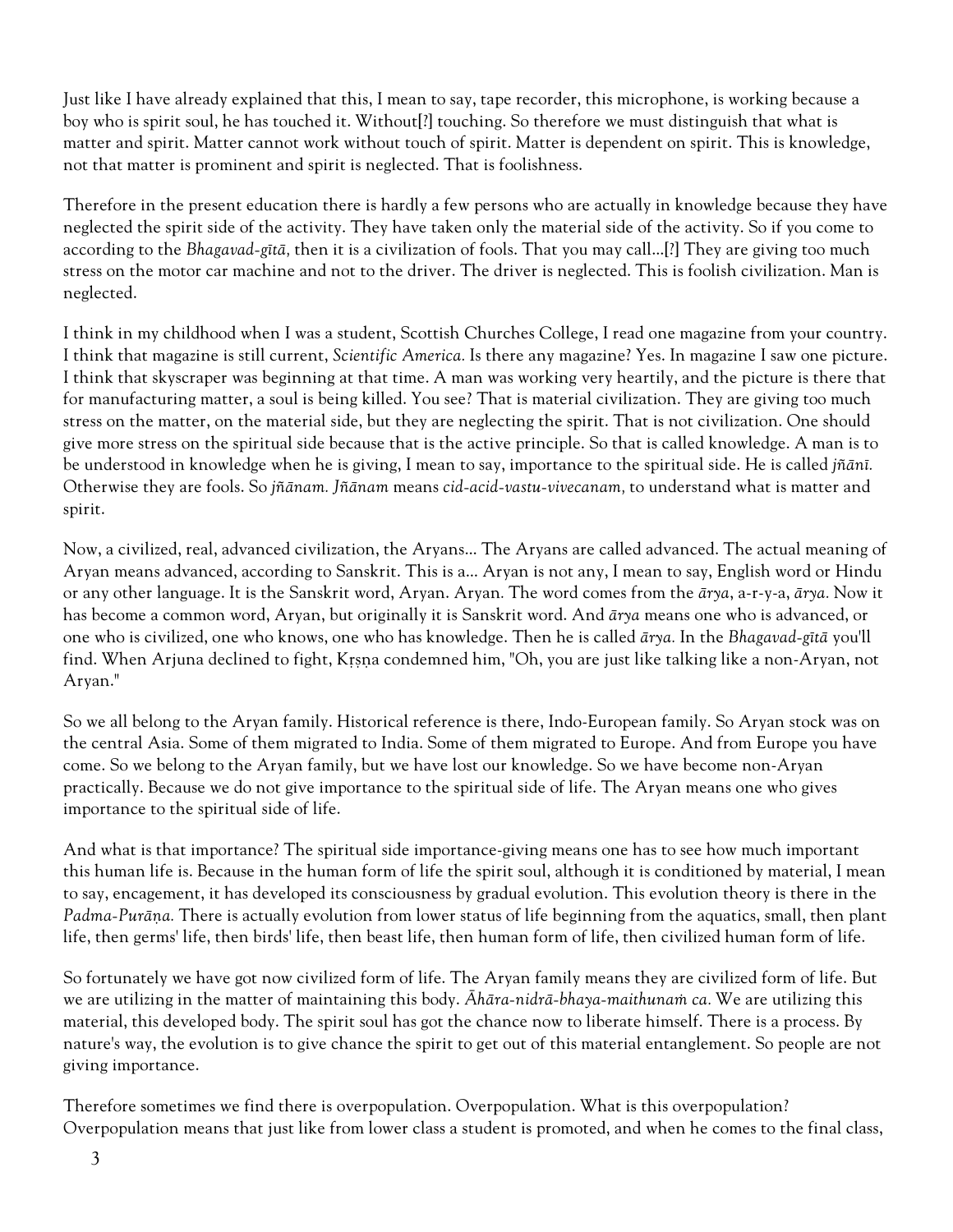if he does not pass, then the class is overcrowded. Suppose from one, two, three, four, one comes to the tenth class. Tenth class is meant for final examination and go to the college. So if in the tenth class the students fail, then the tenth class becomes overpopulated. Similarly, the present civilization we sometimes find that there is overpopulation. Overpopulation means we are not being promoted to higher life. We are being blocked, and therefore nature's course is: there must be some pestilence; there must be some war to finish it.

So there is no such intelligence, there is no such knowledge, and they are very much proud. So if we want really... Because these things are God gift, knowledge... It is explained here, buddhir jñānam asammohaḥ. All these things are gift of God. So we must utilize. This human form is developed for utilizing the gifts of God. God has given us nice foodstuff; God has given us intelligence; God has given us knowledge; now God has given us books of knowledge. He is personally speaking this Bhagavad-gītā. Why don't you utilize it? Why don't you utilize it? If we utilize it, then we may be proud of become Aryan or human being.

But if we don't utilize these things, simply we follow the animal propensity... Just like a dog is after a lady dog, similarly, if we are like that, just like hog is after a female hog, so this is not civilization. We must be sober. We must be sober. We must be distinct from animal life. That is called utilization of human form of life. Labdhvä su-durlabham idam. It is stated in the Vedic literature that labdhvā su-durlabham idam bahu-sambhavānte: "This body is achieved after many, many, many, many births, after millions and trillions of years." Because... You don't think that all of a sudden, by accident, we have got this body. There are other bodies, cats, dogs and so many bodies. Why in this civilized form of? There must have been some process. So this is said in the Vedic literature, labdhvā su-durlabham idam bahu-sambhavānte, mānuṣyam artha-dam: "This human form of life is achieved after many, many millions of other forms of birth."

And what is this form? Mānusyam, human form, man. This mānusya is Sanskrit word and English word, "man," there is similarity, Latin. Originally, this mānuṣyam, or "man" comes from the word Manu. Manu is the father of humankind. Mānuṣyam. So why it is so rare? Artha-dam. You can attain the highest perfection, artha-dam. Artha means money, or artha means substance. Artha-dam. So we are utilizing it for money-making. Artha means money also, but there is another meaning of artha. Artha means substance. We are missing the substance. We are attracted by material money only. So mānusyam artha-dam anityam apīha dhīrah. And anityam. Although artha-dam—it can deliver you the substance—but it is not permanent, anitya. Nitya means eternal, permanent; anitya means just the opposite. So the scriptures, Vedic scripture, advises you mānuṣyam artha-dam apīha dhīraḥ.

But if you are dhīra-dhīra means sober, intelligent—then how you shall utilize it? Tūrņam yateta anu-mŗtyu na pated yävat. You should try to utilize your this human form of life to achieve the highest substance very soon. Türnam means very soon. Why very soon? Anu-mrtyu na pated yävat. You do not know when your death will come. You do not know. So before death comes just utilize yourself. Don't think that "I am young man. Let me enjoy now. Eat, drink, be merry and enjoy." No. You should not neglect.

Prahläda Mahäräja, a five years' old boy, he was instructed by Närada Muni. He became a very great devotee. And he was instructing his class fellows when he was a five years' old boy. Because it doesn't matter whether he's a five years' old boy or five hundred years' old tree or a five millions years' stone. There is no utilization. If you become a five years' old boy and if you understand this knowledge your life is perfect. These things are all very nicely discussed. They say, "Oh..." Taravah kim na jivanti [SB 2.3.18] . "Oh, you are very much proud of your long duration of life? Because you see that cats and dogs die within ten years or twenty years and you live seventy years or eighty years, therefore you are very much proud?" Oh. The answer is taravah kim na jīvanti: "Don't you see the tree? It lives five hundred years, thousand years." "Oh, a tree lives, but it cannot breathe." Oh. Bhastrā kim na śvasanti: "Don't you see the bellow, a bag of skin? 'Bhass, bhass, bhass'—it is breathing. So do you think your breathing is very expertness?" "Well, they breathe, but they cannot enjoy sex life." "Oh. What is that? The dogs and hogs, they